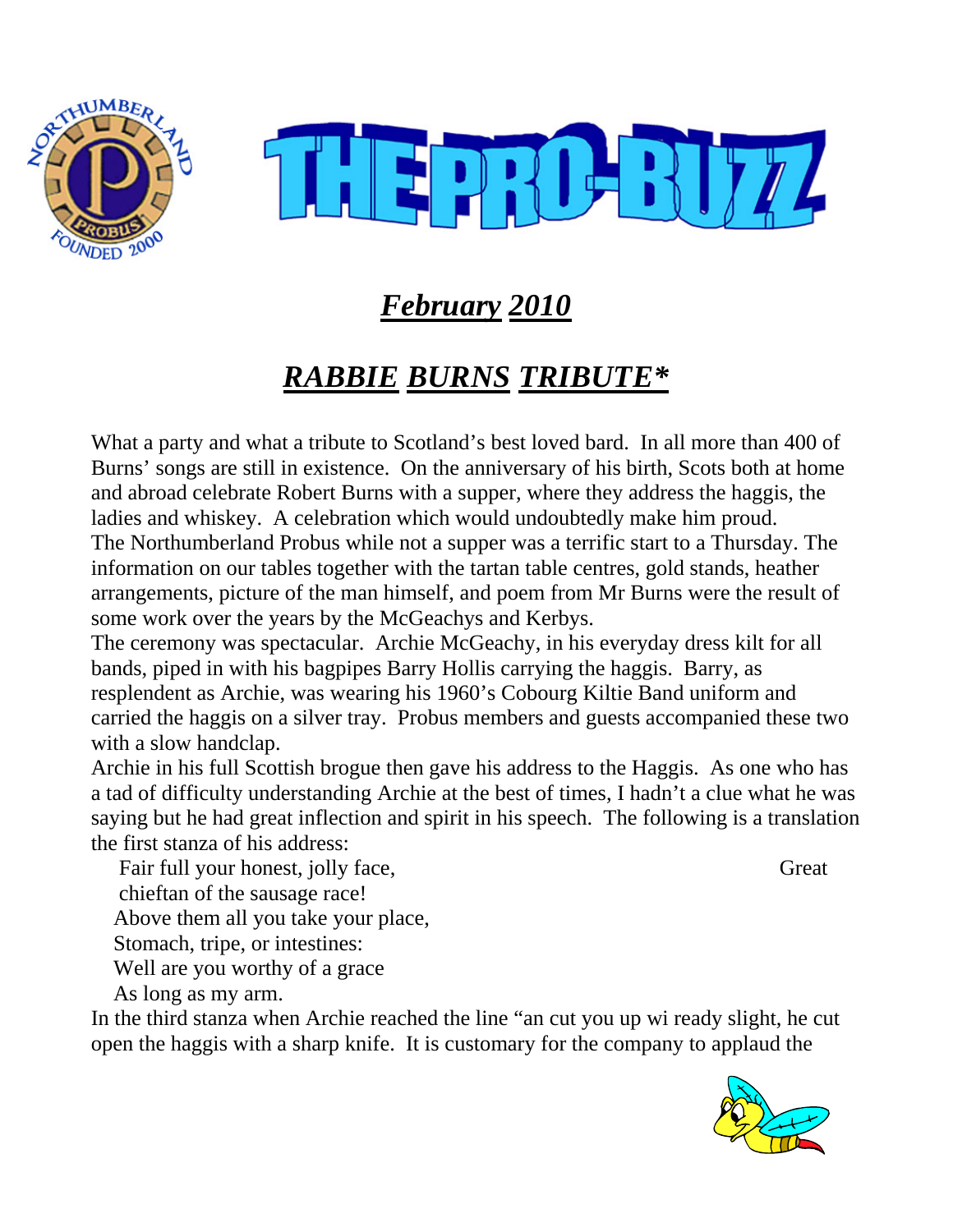speaker then stand and toast the haggis with a glass of whiskey, or the whiskey may be poured into the haggis, or a select duo may do the sampling for the ensemble. The haggis was served at the break. Maura outdid herself as usual after getting up at 6:00A.M. to start the procedure. If anyone wants to help her next year the coffee percolator is on a timer and even works in the wee small hours of the morning!

\* Rabbie Burns is the correct spelling before it was translated for the Americans.

## 4 Worms and a Lesson

A pastor decided that a visual demonstration would add influence to his lesson. He put one worm in a jar of alcohol. He put a second worm in a jar full of cigarette smoke. He put a third in a jar of chocolate syrup and a fourth in a jar of good clean soil.

At the end of his sermon, he announced the results….The worm in the alcohol was dead. The worm in the smoke was dead. The worm in the syrup was dead. The worm in the soil was very much alive.

The pastor asked what was learned from the demonstration.

An old lady near the back of the church stood up and said, "As long as you drink, smoke, and eat chocolate, you won't have worms!!"

## Submitted by Pat Hawkins

## **THE SPEAKERS CORNER.**

Feb.11th

Angi Sazekas speaking on Ten Thousand Villages.

Feb.25th

Shari Seymour speaking on Rehabilitating Pets

March 11<sup>th</sup>

Kim Lauder speaking on Habitat for Humanity

March 25<sup>th</sup>

Paul VanLaren, C.E.O. of Sabic Innovative Plastics, describing his business.

Submitted by Ron Templer

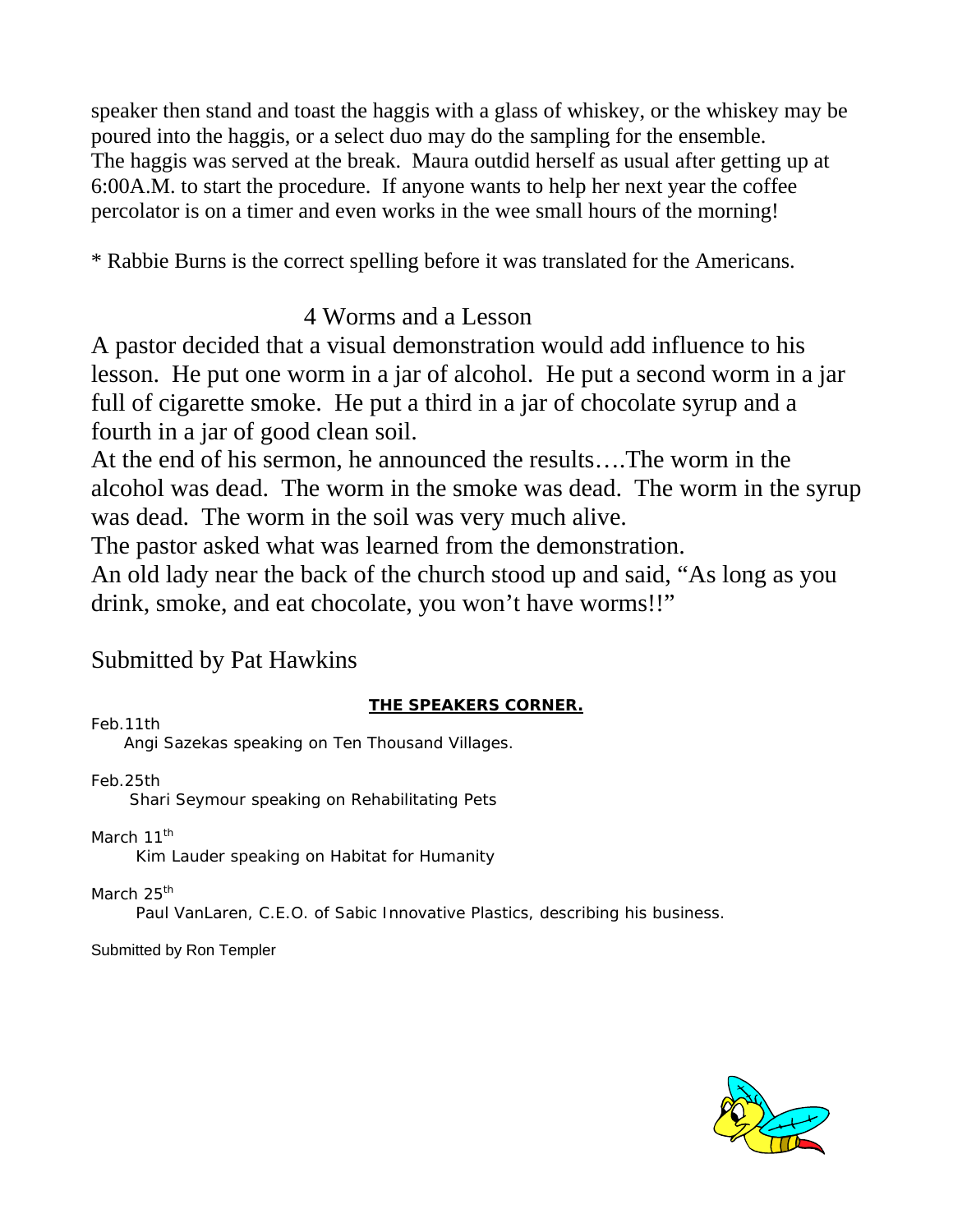#### **Coming Events.**

February 11th

 Will be our Valentines Bash. We will have lunch after the meeting here at the Lion's Centre. We will have our usual mixer with valentines. Please make or buy a valentine and sign your name on it. Put it in an envelope and we will collect them at the door and randomly give them out. You will meet other members of the club so bring a valentine and enjoy it.

Your social committee is exploring many, many possible venues for us to explore or attend in the near future. Keep some time available.

submitted by Verna Templer.

#### *Oops*

*Archie McGeachy as part of his service to Queen and country in 1953 was involved in the Queen's coronation. He was in the detail with the Royal Artillery who escorted Her Majesty back to Buckingham Palace from Westminster Abbey. I missed mentioning this earlier and think it's pretty neat…..Jamie*

## **AGING INFORMATION**

**In order to receive them, you must apply for Old Age Security and Canada Pension Plan benefits. They do not start automatically.** 

**Old Age Security..You must be 65. More info at 1-800-277-9914** 

**Canada Pension Plan..After 60 if no earned income. More info at 1-800-463-5185.** 

**The age limit for converting a registered retirement savings plan (RRSP) to a registered retirement income fund (RRIF) has been increased from 69 to 71. More info at 1-800-959-8281.** 

### **OR**

**Printed information is available from M.P. Norlock's office on Covert Street behind Quinn's Blooms & Greenery.**